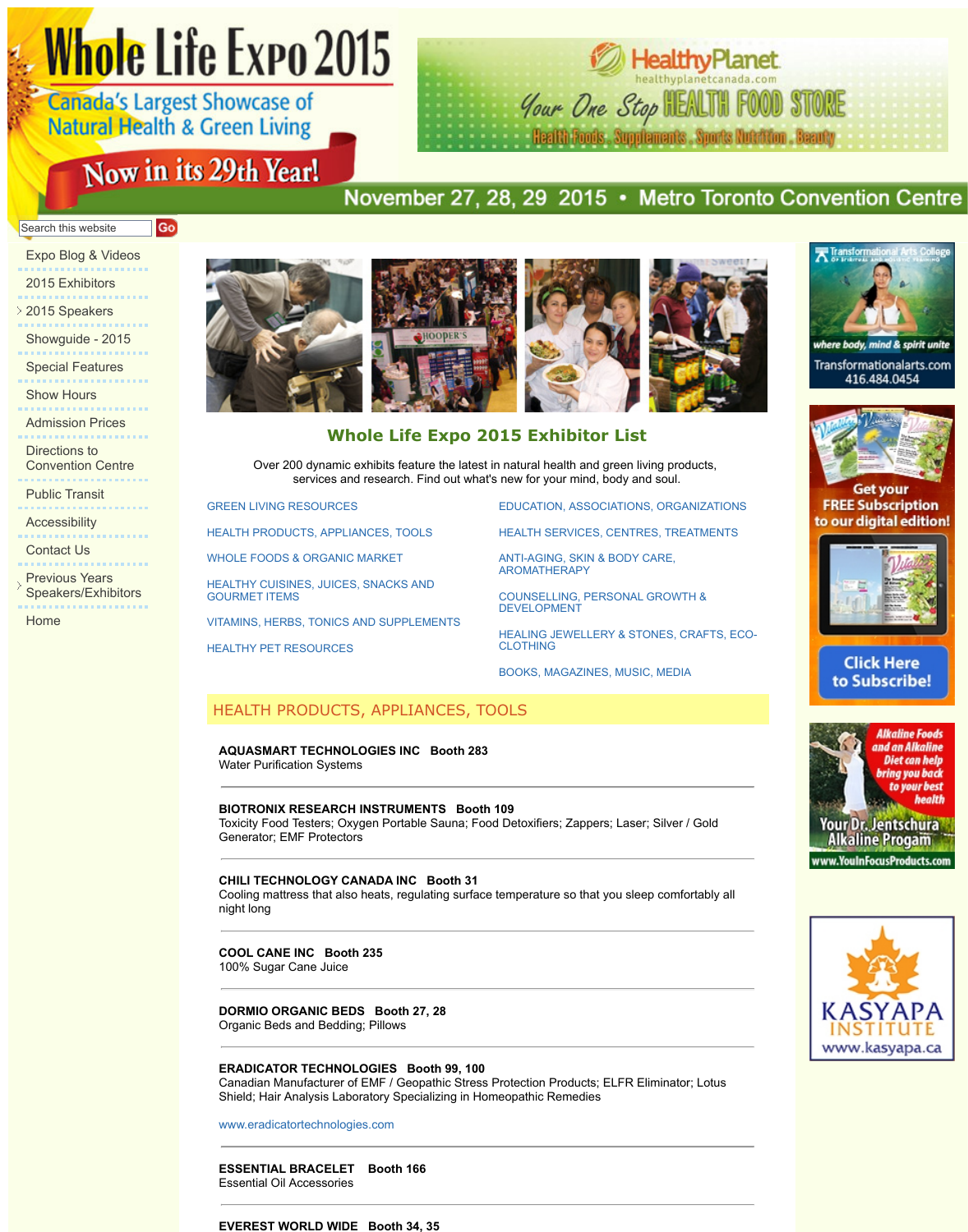Kitchen Gadget for Preparing Garlic and Ginger

**NAVAGE – RHINO SYSTEMS Booth 133**  Nasal Hygiene System

**ONE DROP DENTAL Booth 125** Natural Dental Serum

**PEACHTREE HEALTH FOODS Booth 190** Kangen Machine: Making Alkaline, Anti-Oxidant, Micro-Clustered Water

**PLS INSOLES INC Booth 39**

Glycerine Filled Insoles

**REDFERN ENTERPRISES LTD Booth 56, 57**  Vector Heaters; Hands-on Massagers; Shower Me Shower Heads

**SAUNARAY INC Booth 281** Hand Crafted Medical Grade Infrared Saunas for Detoxification

www.saunaray.com

**SERENITY 2000 INC Booth 29** Magnetic Products for Health

**SMART LIVING MOP - UNIDEM SALES INC Booth 38**  Smart Living Steam Mop PLUS & Steam Junior

**SPROUTGROWERS.COM Booth 246**  Sprout Growing Gadget

**TITANIUM EXCLUSIVE COOKWARE Booth 245**  Pots; Pans; Silicone Utensils; Anti-Tarnish Cleaner

**TORONTO REBOUNDER STORE Booth 123** 

Bellicon Rebounder Mini Trampolines

**UNIVERSAL STONE Booth 198**  All Natural Cleaning Product and World's Best Pot Scrubbers

**VITALITY DEPOT Booth 93**

Pain Gone, a device for fast, effective, drug-free Pain Relief; Posture Medi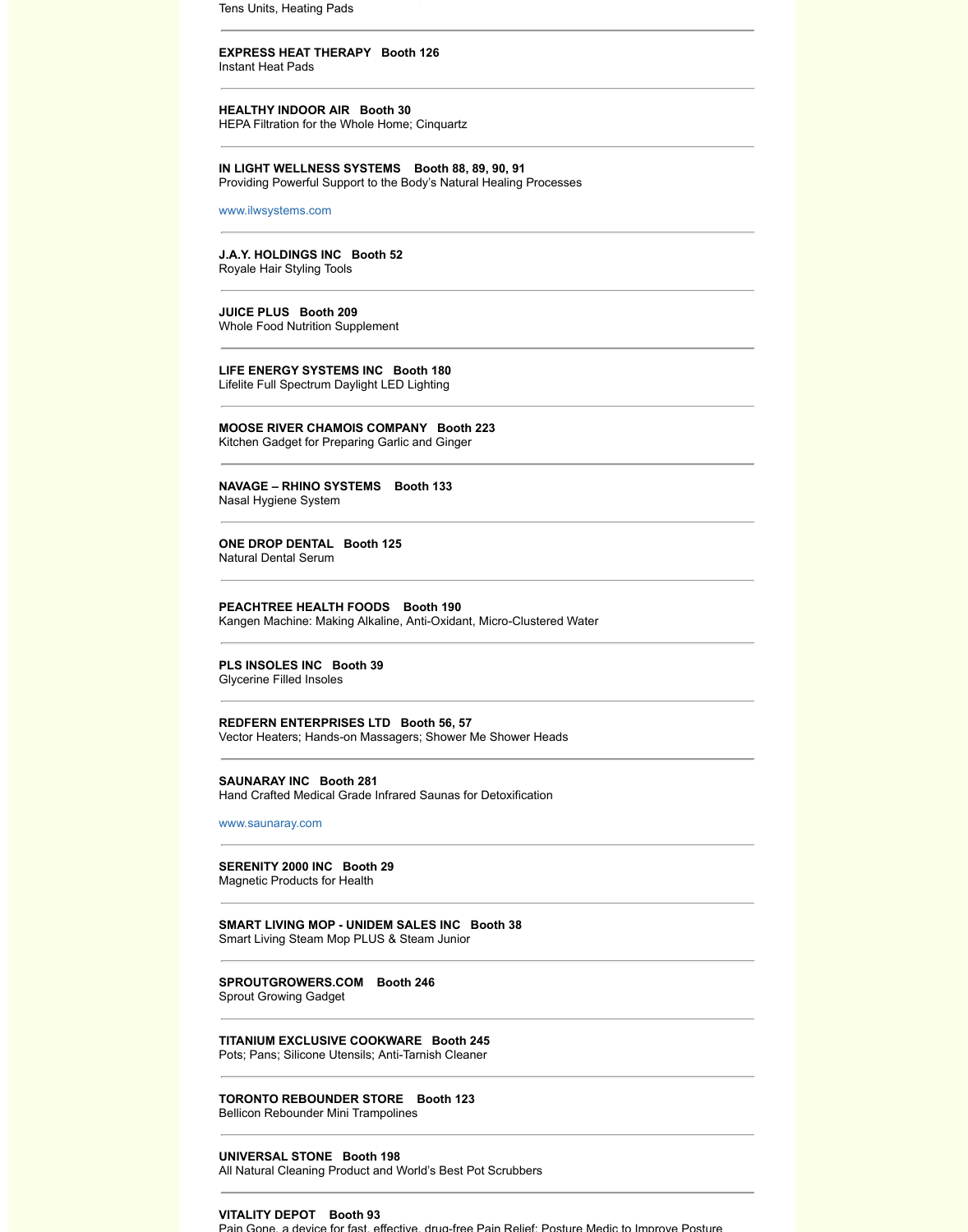## **BIO-K PLUS INTERNATIONAL INC Booth 227** Bio-K Plus Probiotic

## **COCOVIE NATURALS Booth 181**

[Everything Coconut](http://www.shinkoda.com/): Spreads; Oil; Vinegar; Chips; Beauty Products

#### **E3LIVE Booth 260**

Fresh Frozen Algae; MSM Cream; Black Oxygen Moor Mud

## **FROMAGERIE L'ANCETRE INC Booth 262**

L'ancetre Organic Cheeses and Butters

### **GREENDALE IMPORTS Booth 197B**

Coco do Vale Coconut Water; Platayuc Cassava & Plantain Chips

#### **THE BEE SHOP INC Booth 265**

Honey; Propolis; Royal Jelly; Bee Pollen; Royal Jelly; Bee Venom; Beeswa Balms, Skin Creams

[www.thebeeshop.net](http://www.acropolisorganics.com/)

## **THE PORTOBELLO BURGER Booth 268**

Portobello Mushroom Burger; Kale and Quinoa Salads; Collard Green Wra Lime Raw Pies

## **TRADITION MISO Booth 269**

Miso; Miso Tamari

## **VAN DYK'S HEALTH JUICE PRODUCTS LTD Booth 240**  Van Dyk's by Nature 100% Pure Wild Blueberry Juice

Back to top

## HEALTHY CUISINES, JUICES, SNACKS AND GOURMET

**ALLIN MIKUNA and KEWAZA Booth 258** Organic Soups in a Jar and Organic Energy Balls

## **CHIC PEAS VEG Booth 271**

Delicious International Vegan Cuisine; Cooking Classes and Meal Plans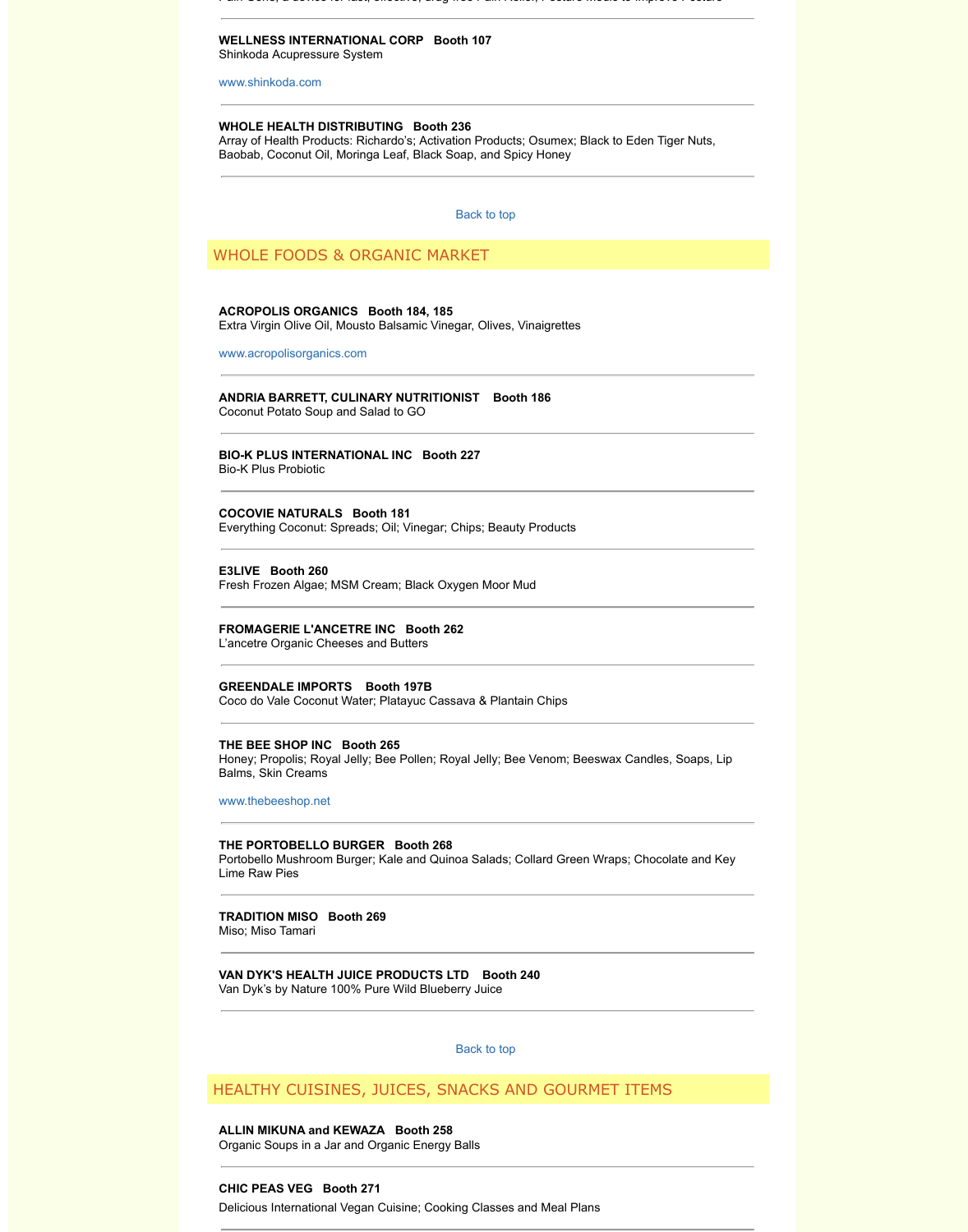#### **COCOBANANAZ Booth 241**

Organic Frozen Dairy-Free Chocolate Bananas

#### **GEORGIAN BAY GRANOLA COMPANY Booth 232**

Organic Granola

#### **GIDDY YOYO INC Booth 187, 188**

Raw Dark Organic Chocolate Bars; Chocolate Covered Dried Fruit; Powdered Super Foods; Edible 'Love Butter' Body Care

#### **GOVINDA'S Booth 266**

Cooked Vegan Meals; Philosophical Books; Incense; CD's; Japa Beads; Neck Beads

#### **HEARTY CATERING Booth 272**

Offering their famous Taco Salad, Manitoulin Island Fish plate, Salad plate, along with delicious baked goods, using locally grown and organic ingredients

#### **LARABAR CANADA Booth 242**

All Natural Fruit & Nut Energy Bar; Free of gluten, soy, dairy and preservatives ,

#### **MADEGOOD™ Booth 197A**

Organic Granola Minis and Bars; Raw Fruit and Nut Bars

#### **MATCHA NINJA Booth 220**

Organic Matcha Tea

## **MNR DISTRIBUTORS Booth 224**

Herbal Tonics, Teas, Plant-Based Oils & Supplements

#### **NOT MILK Booth 189**

A Nut Based Milk that is raw, vegan, and has no additives or preservatives

#### **NUD FUD INC / RAWFOODZ INC Booth 259**

Raw Organic Crackers (nud fud); Raw Organic Dressings and Spreads (Rawfoodz)

#### **ORGANIC GARAGE Booth 218**

Free product samples courtesy of: Kiju Juices, Hidden Garden, Vita Coco, Home Free, Hey Shugga, Elevate Me, Terra Chips, Sensible Portions, Home Free, Ginger Chews, Mackie Chips, Sea Snax Chompers and Stix, EDEN

#### **RAW VITALITY Booth 251**

Brownies; Goji Bars; Parma Veg; Macaroons; Flax Crisps

#### **SMART FX Booth 261**

All Natural Health and Wellness Drink

#### **SYMPHONI COFFEE ORGANO Booth 267**

Healthy Coffee and Tea Products Infused with the 'King of Herbs' Ganoderma

## **THE HEALTHY CRUNCH COMPANY Booth 249, 250**

Kale Chips and Kale Shakers

## **THE WELLNESS WAGON Booth 276**

Delivering fresh, organic and nutritious meals to homes or the workplace; Meal Plans, Educational programs and nutritional counselling

#### **UPAYA NATURALS Booth 228, 229, 230**

Raw Superfoods; Kitchen Appliances; Earthing Products; SunWarrior; Coconut Secrets; SunWarrior Strawesome; Excalibur Dehydrators; Tribest; Blenders; Juicers; Spiralizers; Sprouters

## **WONDERFULLY RAW GOURMET DELIGHTS Booth 191**

Coco-roons; Brussel bytes; Snip Chips and Dipperz made with Raw, Vegan, Paleo and Gluten-Free fresh Organic Ingredients

### **YOUR ORGANIC SOURCES Booth 252, 253**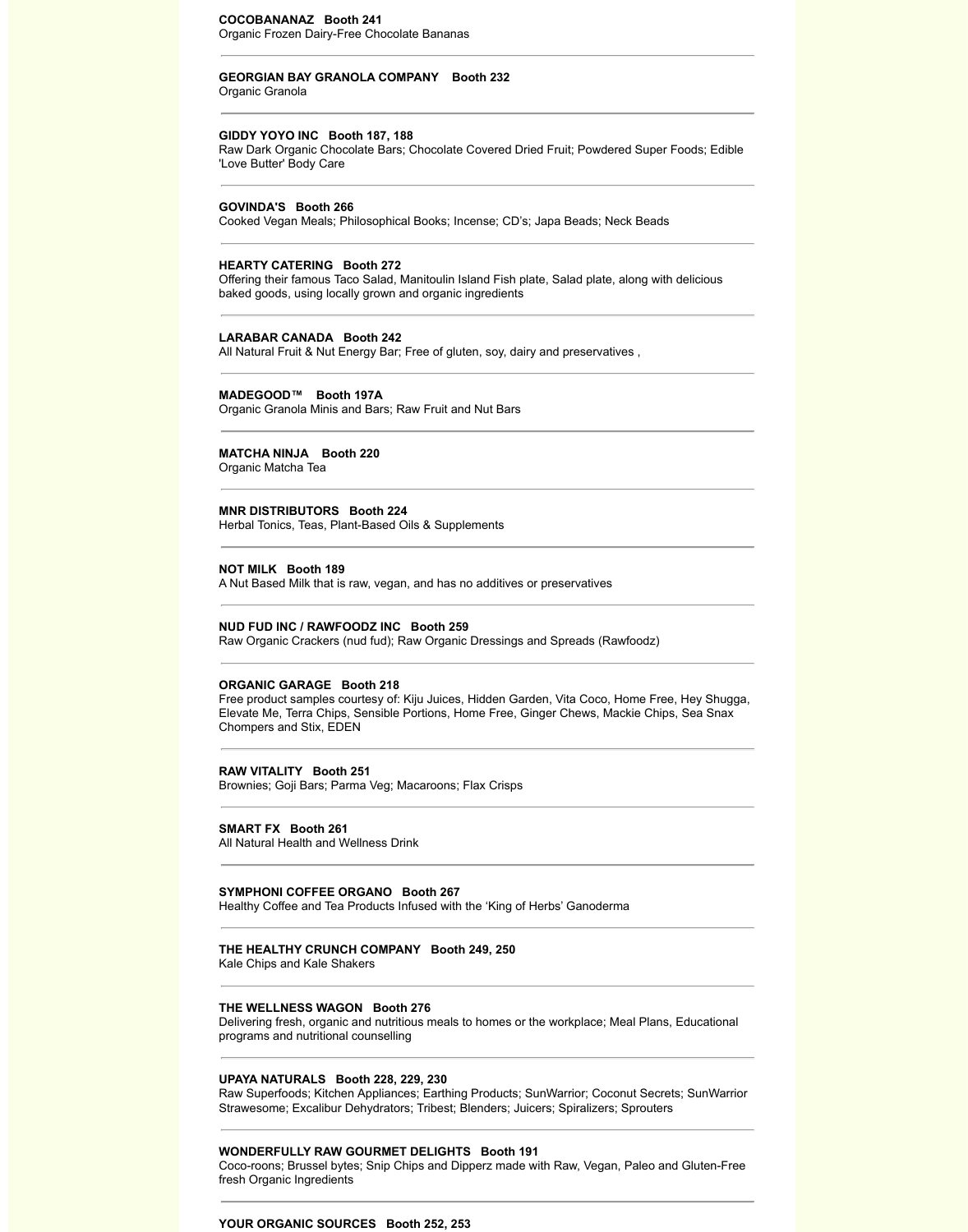# Herbal Tonics, Teas, Plant-Based Oils & Supplements

## **HAKEEM HERBALS LTD Booth 120**

Toothpaste; Mouthwash; Tooth Powder; Hair [Tonic; Hair C](http://www.wholelifeexpo.ca/exhibitors.php#top)ream; Shampoo

#### **HEALTHY PLANET Booth 254, 255, 256, 257**

Supplements; Sports Nutrition; Health Food & Beauty Products - North Am

Essence; Vega; Bio-Core Foods

www.healthyplanetcanada.com

#### **HEALTHY PLANET Booth 277, 278, 279, 280**

Supplements; Sports Nutrition; Health Food & Beauty Products - Natural F Kaizen

[www.healthyplanetcanada](http://www.customprobiotics.ca/).com

#### **HEALTHY PLANET Booth 247, 248, 263, 264**

Supplements; Sports Nutrition; Health Food & Beauty Products - Genuine Vanderhaeghe; Live Kombucha; Green's Your Colour

www.healthyplanetcanada.com

**HERBALVEDA Booth 161** Himalayan Garlic; Apricot Kernels; Herbs and Herbal Teas; Essential Oils

## **HIGH LEVEL WELLNESS Booth 101**

Tristar supplements and Dr. Rona books

www.tristarnaturals.com

## **HOLISTIC SERVICES & PRODUCTS Booth 284**

## **KINANNA WELLNESS Booth 196A**

[Vitamins, Minerals & Suppleme](http://www.healthyplanetcanada.com/)nts Grown on Organic Farms from Seed to

## **KNOWLEDGE PRODUCTS - PHOENIX HERBALS LTD Booth 134**

Award-winning herbal food supplements; free testing for parasites, Candid elimination

## **LAND ART Booth 237**

Liquid Natural Health Supplements

#### **MAX INTERNATIONAL Booth 135**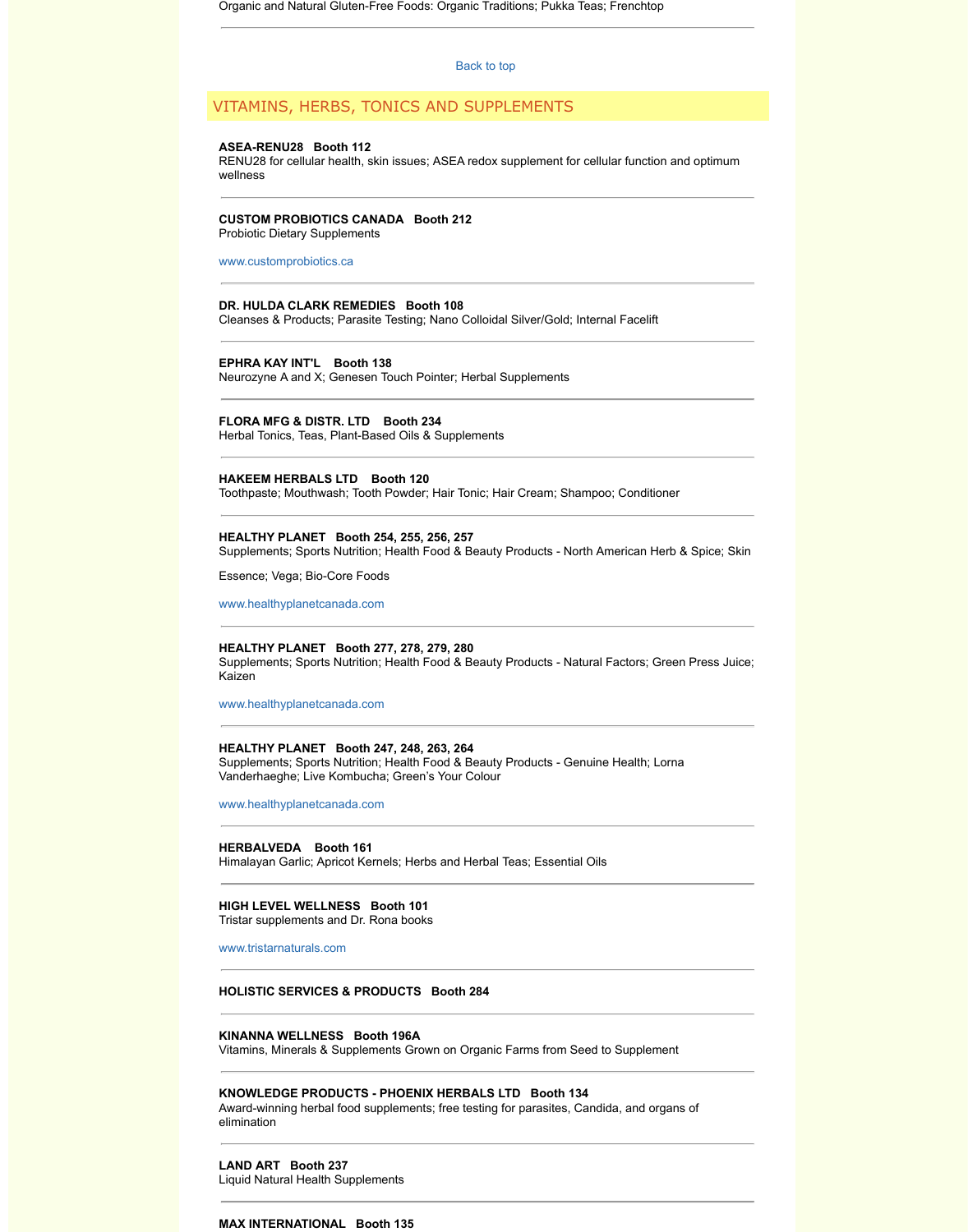Vegessential; Wheyessential; Protein; Health Products

## **PURE-LE-NATURAL Booth 225, 226, 243, 244**

Pure-Le Organic Prebiotic & Probiotic - Pure-Le Organic Vitamin D; Pure-I Chlorophyll and Active B12; Suro - Canadian elderberry grower and proce natural health products; Ecoideas - Organic health foods, raw foods, dietar Ecological, Vegan & Gluten Free

#### **RAINFOREST ORGANICS Booth 190**

Rainforest Acai and Camu Camu Juice

### **SAGEE CANADA WELLNESS Booth 150**

Sagee for Brain Health; Sagee Pancreas Health for Glucose Balance

#### **SAHANA AYURVEDIC PRODUCTS INC Booth 239**

Arayuma Fair Trade, Organic, and Gluten-Free Premium Spices and Coco

## **SAMADHI TEA HOUSE Booth 274**

Herbal Organic Products

#### **SECRETROPIN CANADA Booth 196B**

Secretropin – the natural way to increase the production of growth hormon hormones by up to 650%

#### **SMITH'S PHARMACY Booth 202-205, 214-217**  Natural Pharmacy

www.smithspharmacy.com

## **THE HERB WORKS & ONTARIO HERBALIST ASSOC. Booth 238**

Herbal Formulations made from Wild-Crafted and Organic Botanicals

#### **UHTCO CORPORATION Booth 231**

Peruvian Superfoods – MacaPro; MacaProXP; Allevian; CamuCamu C++;

## **USANA HEALTH SCIENCES Booth 195A**

Personalized Approach to Nutrition; Highest Quality Products; Purest Ingre

## **YOU IN FOCUS PRODUCTS Booth 116**

Alkaline Program by Dr. Jentschura

www.youinfocusproducts.com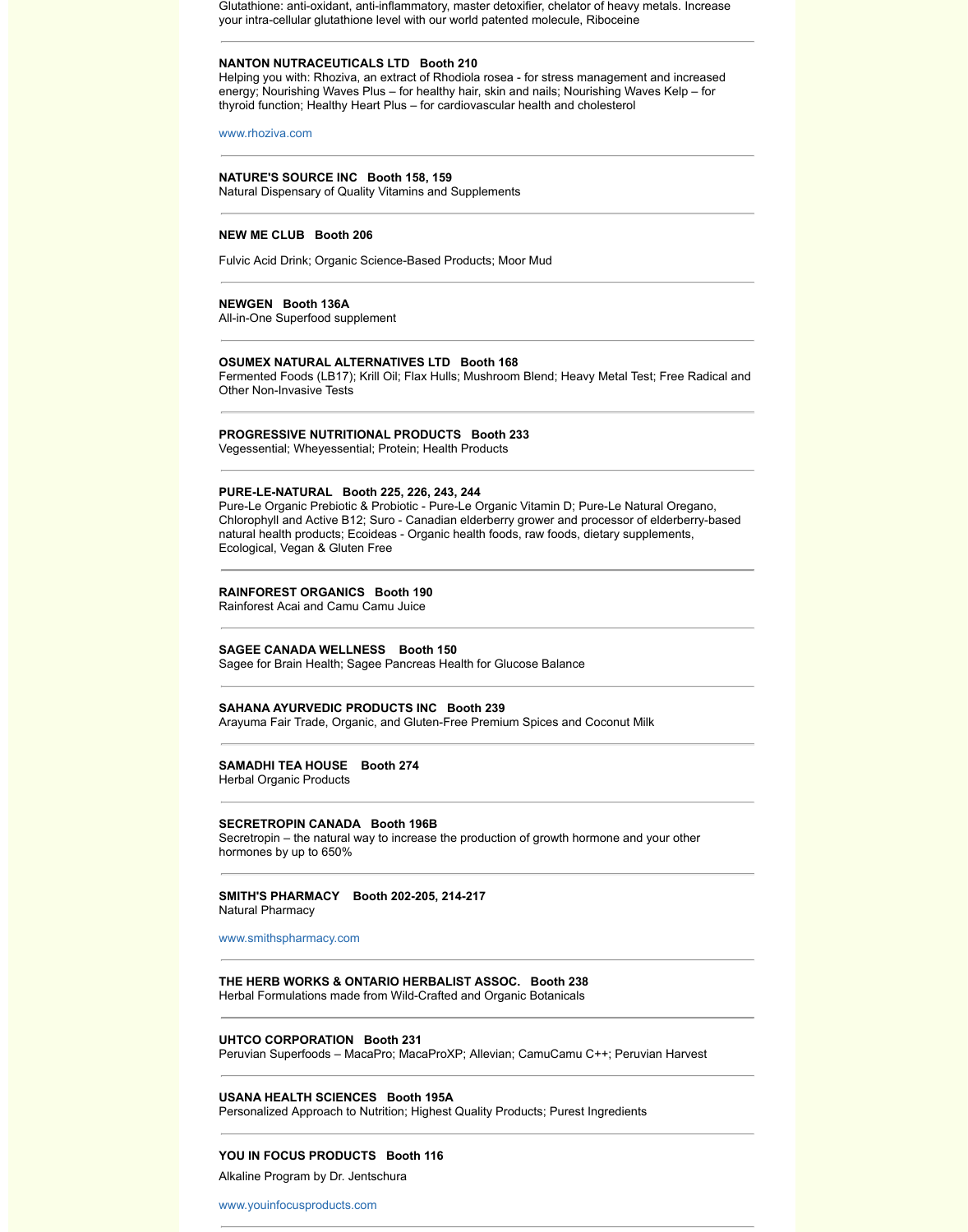## **CANADIAN SCHOOL OF NATURAL NUTRITION Booth 132**

Canada's Leading School of Holistic Nutrition, Teaching the Medicine of the Time Diploma Program

## **CANFITPRO Booth 144**

Fitness and Health Education

## **ECKANKAR CANADA Booth 83**

Spiritual Teachings

## **FIGU-LANDESGRUPPE CANADA Booth 70**

'Billy' Meier ET contacts; consciousness evolution; books; booklets; brochures

ca.figu.org

## **MARNI WASSERMAN'S FOOD STUDIO Booth 96**

Cooking Classes; Retreats; Books; Ultimate Health Podcast

#### **SOLAR SHARE CO-OP Booth 76**

Canada's leading renewable energy co-op; investors buy bonds in solar pro impressive rate of return

## **SPIRITUAL HEALTH & WELL-BEING Booth 61**

Christian Science: Spiritual Healing

#### **THE INSTITUTE OF HOLISTIC NUTRITION Booth 154**

Industry Leader in Training Nutrition Professionals, IHN offers Day, Afterno Classroom Studies in Applied Holistic Nutrition

## **THE SEVENTH HAPPINESS SCHOOL OF CHI GONG Booth 66** School of Chi Gong Healing Centre; Pendants and Pyramids

www.MasterTeresa.com

## **THE WHISPERING SONG OF ENERGY MEDICINE Booth 86, 87**

School of Energy Medicine; Workshops; CD's; Retreats; Group Alchemica

## **[TORONTO](http://ca.figu.org/) VEGETARIAN ASSOCIATION Booth 200**

Free recipes and nutrition fact sheets; Promoting Vegetarian Diet; Vegetar

## **TRANSFORMATIONAL ARTS COLLEGE Booth 105**

Professional Training Programs; Holistic Health; Spiritual Psychotherapy; Spiritual Psychotherapy; and Personal Development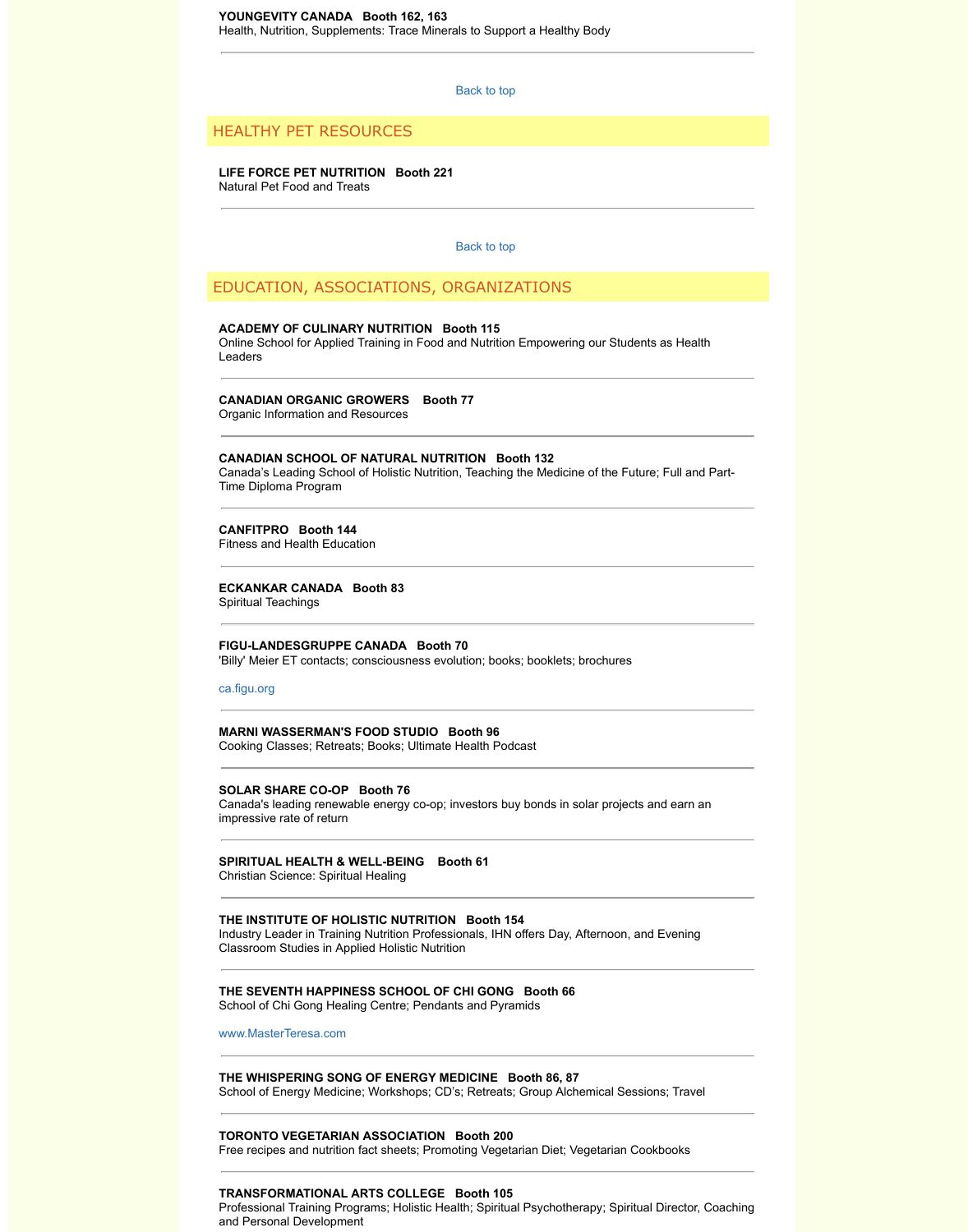## **GOOD VIBRATION HEALTH Booth 104**

[Source Energy Medicine and T](http://www.transformationalarts.com/)hought Field Therapy

### **HEALING SOURCE CHIROPRACTIC Bo[oth 137](http://www.wholelifeexpo.ca/exhibitors.php#top)**

Free Computerized Spinal Assessment

#### **LUE MAXWELL FOOD WRANGLER / CASCADE HOLISTIC Booth 82** Virtual Gastric Band Hypnotherapy; Non-Invasive, Revolutionary Alternativ

Personalized and Group Programs Designed to Overcome Cravings, Over **Habits** 

#### **MARIJUANA FOR TRAUMA Booth 140**

Providing veterans and civilians with assistance obtaining safe effective M medical conditions

www.mftontario.ca

#### **MAXIMIZED LIVING Booth 128**

Health care system offering the 5 Essentials of Healthy Living: Maximized management), Maximized Nerve Supply (chiropractic), Maximized Nutritio Fitness, and Minimized Toxins; Health and Wellness workshops

## **NATURALLY BALANCED Booth 79**

Bowen Therapy Treatments; Holistic Nutrition Counselling

### **NEW MILLENIUM LIVING LTD Booth 117**

QRA™ Health Testing

#### **RED PAW HEALTH SERVICES Booth 92**

Computerized Electrodermal Screening for Food Sensitivities, Nutritional D Imbalances, Metal Toxicity, and Candida Screening

## **ROSEDALE WELLNESS CENTRE Booth 95**

Free Posture Checks by a Network of Health Care Practitioners

#### **SCHECTER DENTAL Booth 286**

Holistic Dentistry; Naturopathy; Dental and Health Products; Ozone Oil; Ca

## **[SHIATSU THERAP](http://www.mftontario.ca/)Y SOCIETY Booth 106**

Shiatsu Therapy Treatments

## **TCMPLUS Booth 129**

Traditional Chinese Medicine; Free Consultation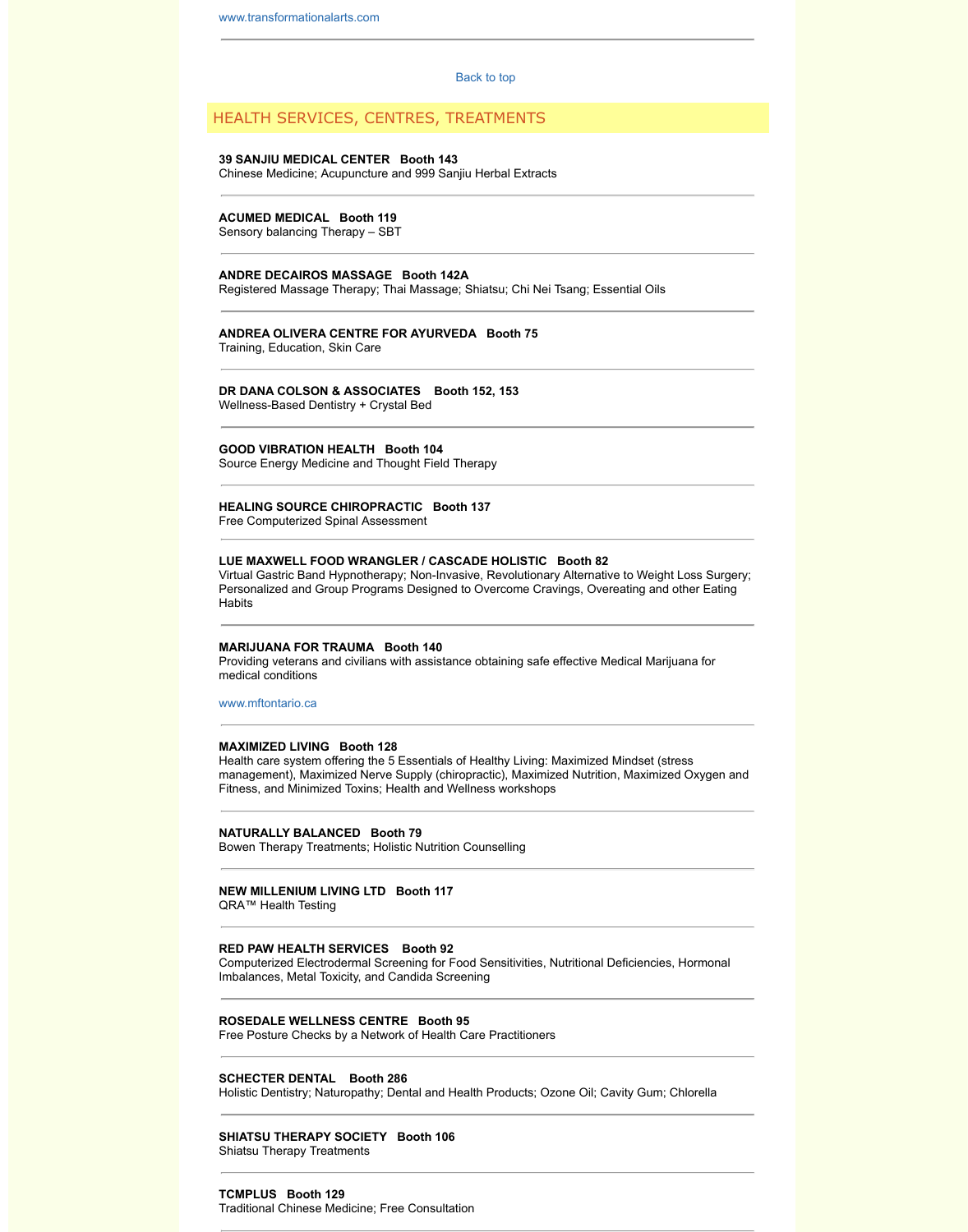#### **ALL NATURALS COSMETICS INC Booth 282** Shea Butter, Argan Oil and other Natural Products

#### www.allnaturalscosmetics.ca

## **ARBONNE CANADA Booth 169**

Botanically Based, Certified Vegan Skin Care, Hair Care, Vitamins, Supple

#### **BEE REAL PRODUCTS Booth 173**

Reiki Infused Skincare, Cosmetics, and Beeswax Candles; Reiki Treatmer

## **CARINA ORGANICS Booth 285**

Natural Hair & Body Care Products

## **CONSCIOUS HEALTH Booth 193B**

Online Courses; Programs; E-Books; Ayurvedic Healing Oils and Ointmen Spice Kits and Teas

## **DEVITA WELLNESS CLINIC & DAY SPA Booth 146 - 149**

Young Living Essential Oils; Books

## **doTERRA Booth 118**

Life-Enhancing Benefits of Therapeutic-Grade Essential Oils

## **FM's AROMATHERAPY (AROMATANTRA) Booth 67**

Aromatherapy Oils and Products for Skin, Hair, Wellness, Chakra Anointm [Books, CD's & Posters](http://www.allnaturalscosmetics.ca/)

## **IT WORKS Booth 178**

Tighten, Tone & Firm; Premium Supplements; Facial Line

## **JANET CHARLESWORTH Booth 167**

Monat Hair Care Products

## **KALP Booth 165**

Ayurvedically Pure and Natural Skin Care & Personal Care

## **MAIGA SHEA BUTTER Booth 176**

Shea Butter for Body Moisturizing and Skin Care

## **NATUREL HAIR & BODY OILBLENDS Booth 199A**

Distribution of Natural and Organic Products for Hair and Body: Naturel; O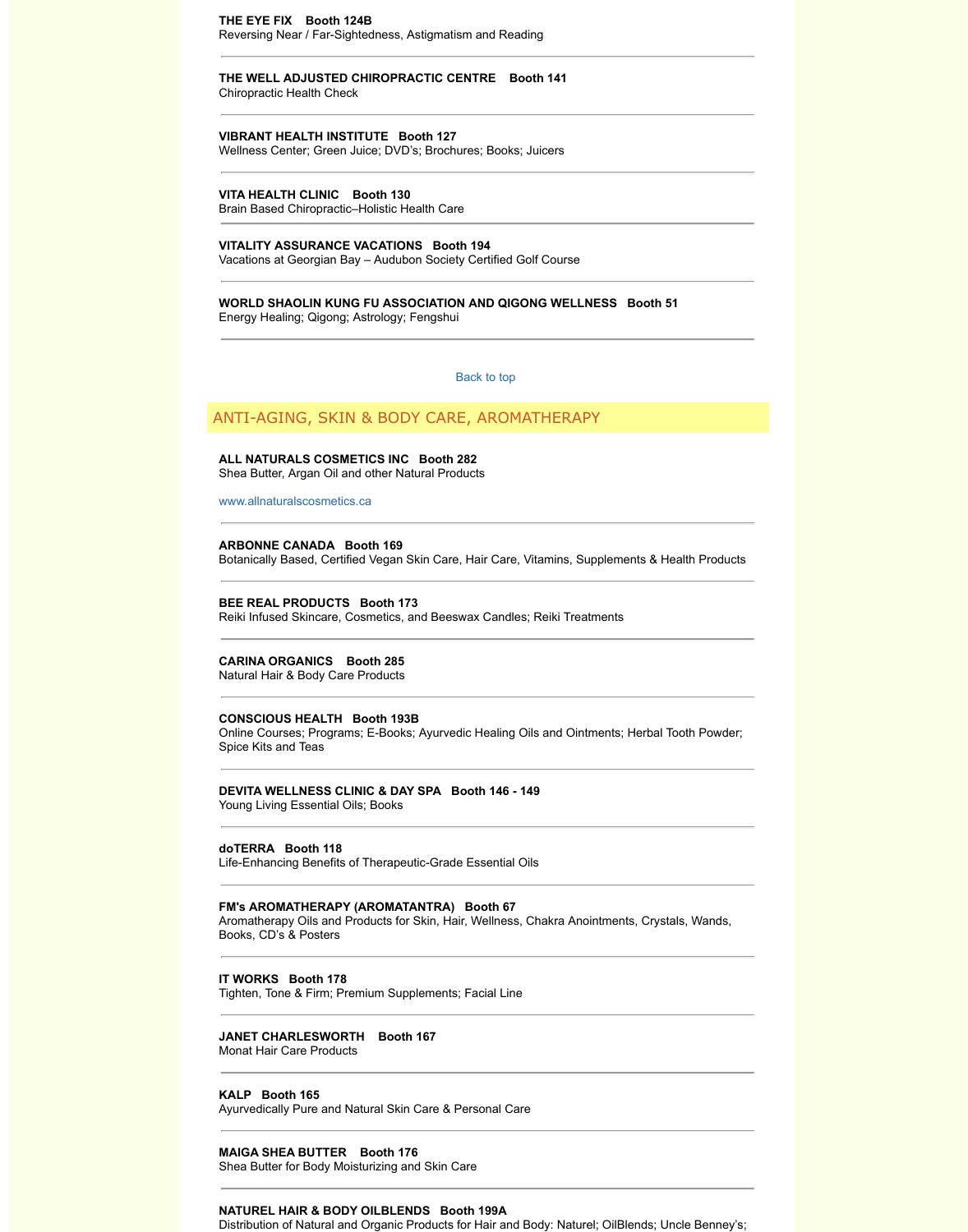## COUNSELLING, PERSONAL GROWTH & DEVELOPMEN

#### **ART OF BIM / ERIK VALDMAN Booth 121**

Karma Diagnosis; Stress; Anxiety; Sleep; Evaluations and Guidance

## **AURA PHOTOS BY FIRST STAR Booth 1** Advanced Kirlian Aura and Chakra Photos

www.fsauraphotos.com/Pages/Fairs-And-Shows/11-Toronto.html

## **BLISSFUL HEALTH Booth 72**

Meet Birgit Skorpen, who channels the Seraphim Archangels bringing a m [and Harmony](http://www.pureandsimple.ca/) 

www.blissfulhealth.ca

#### **CENTRE FOR APPLIED NEUROSCIENCE Booth 45** Know your Brain!ca; Coaching; Workshops; Certification

www.KnowYourBrain.ca

## **CENTRE OF CIRCLE WISDOM Booth 48**

Energy Medicine and Shamanic Healing

www.circlewisdom.ca

## **CHARLOTTE SZIVAK Booth 85B**

Psychic; Animal Communicator; Medical Intuitive

#### **CLEARLY CONSCIOUS Booth 84**

Products, Services and Instruments Designed to Assist with Transformation, Rejuvenating and Raising Consciousness and Love: Voice Analysis; Personal from the Voice; Structured Water; and Scalar I Qubes

## **DR. SHIRLEY COUNSELLING Booth 97**

Holistic Spiritual Counselling: release blocks, gain confidence and build dreams

#### **INDEPENDENT TEAM BEACHBODY COACH Booth 80**

[Beachbody Fitness Pr](http://www.blissfulhealth.ca/)ograms; Shakeology (Nutritional Health Shake)

## **JULIE DANILUK CONSULTING Booth 111**

Julie Daniluk's Books and Coaching Programs

#### **MOIRA BUSH SPIRITUAL ENTREPRENEUR Booth 136B**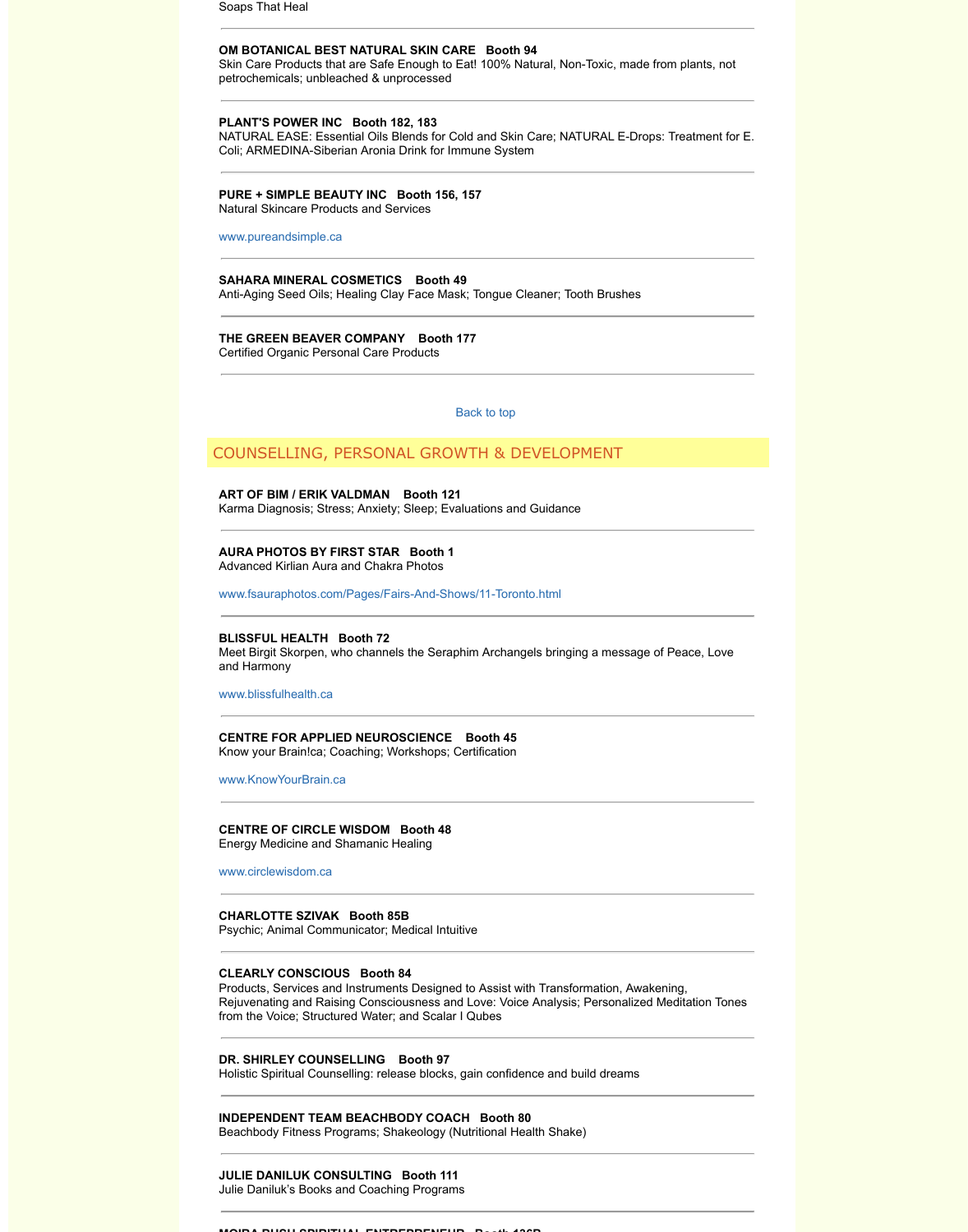## **ALICJA CENTRE OF WELL-BEING Booth 26**

Dowsing Tools; Pendulums; Dowsing Rods; Vibrational Jewellery; Pyramid

HEALING JEWELLERY AND LOCAL STONES, CRAFTS, ECO-CLOTHING JEWELLERY AND LOCAL STONES, ECO-CLOTHING STONES, ECO-

## **AMBER DOOR INC Booth 41**

Bio-Pulsar Photograph with 26 page report about your energy; Products from Oils, Holy Water, Rosaries, Pashminas, Holy Mint Tea, Resin Incense, Evil

#### **AMBERSOUL Booth 42, 43**

Sacred Russian Stone Shungite; Quartz; Sacred Geometry Pendants

## **ASK JEWELEE Booth 47**

Psychic Readings; Healing Crystals, Pendulums & Boards; Runes, Tarot C

#### **[ATLAS TROVE Booth](http://www.whisperingsong.ca/) 16**

Botanic and Crystal Design

#### **CAMEL COMPANY of CANADA Booth 19, 20**

Camel wool bedding, blankets, pillows, quilts, long Johns, socks, vests, sw hats, scarfs, waist and joint supports; Camel milk soaps and creams

#### **CHIC MADE CONSCIOUSLY & SUDSATORIUM Booth 15B**

Accessories from Tire Inner Tubes: Bags, Wallets, Belts, Earrings, Bracele Natural Body Products: Soap, Lotion, Shampoo, Conditioner

## **CHOKKA JEWELLERY Booth 7**

Natural Handmade Jewellery & Accessories

#### **ELA N ELA Booth 36, 37**

100 % Organic Cotton and Bamboo Clothing Line: T-shirts, Tank tops, Pole Hoodies, Tights, Leggings, Yoga Pants, Head Bands, Underwear, Pants, Socks, Accessories from Bamboo

## **ELEMENT EARTH Booth 32**

Semi-Precious Stones, Jewelry, Reiki Objects, Stone Trees, Metaphysical

#### **FRIENDLY CRYSTALS Booth 50**

Healing Crystals; Tumbles; Chips; Natural Minerals; Gemstone Jewellery and Accessories and Accessories and Acc

#### **GRACE CRAFTS Booth 74**

Hand Made Evening Clothes, Purses, Scarves; Handcrafted Placemats; W